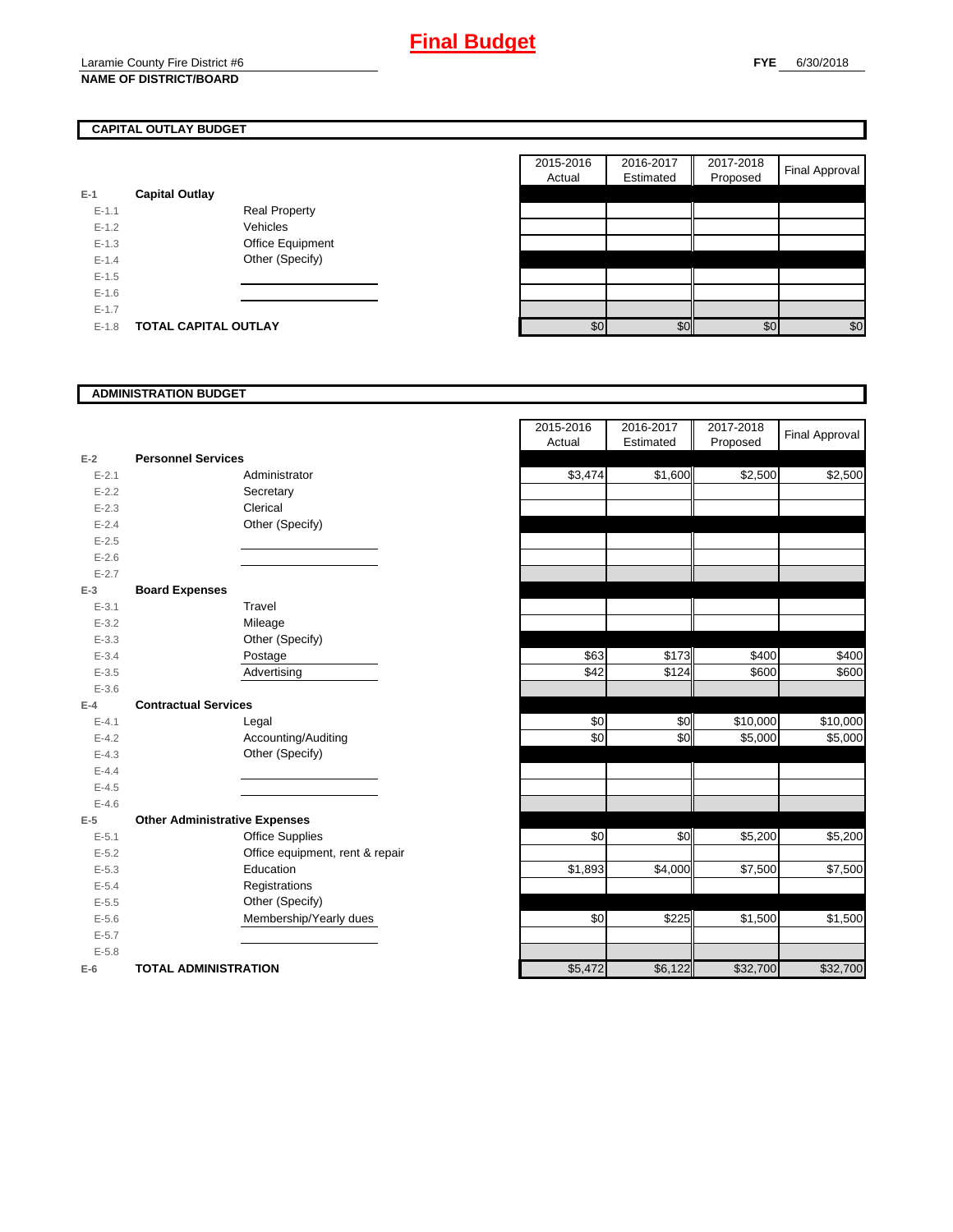

## **OPERATIONS BUDGET**

| $E-7$      | <b>Personnel Services</b>              |  |
|------------|----------------------------------------|--|
| $E - 7.1$  | Wages--Operations                      |  |
| $E - 7.2$  | <b>Service Contracts</b>               |  |
| $E - 7.3$  | Other (Specify)                        |  |
| $E - 7.4$  |                                        |  |
| $E - 7.5$  |                                        |  |
| $E - 7.6$  |                                        |  |
| E-8        | Travel                                 |  |
| $E-8.1$    | Mileage                                |  |
| $E-8.2$    | Other (Specify)                        |  |
| $E - 8.3$  |                                        |  |
| $E - 8.4$  |                                        |  |
| $E - 8.5$  |                                        |  |
| $E-9$      | <b>Operating supplies (List)</b>       |  |
| $E-9.1$    | <b>Utilities</b>                       |  |
| $E-9.2$    | Fuel                                   |  |
| $E-9.3$    | <b>Truck Maintenance</b>               |  |
| $E-9.4$    | Equipment maint /repair                |  |
| $E-9.5$    |                                        |  |
| $E-10$     | <b>Program Services (List)</b>         |  |
| $E-10.1$   | Radio Equipment                        |  |
| $E-10.2$   | <b>Building Maintenance</b>            |  |
| $E-10.3$   | Personal Protective Equip              |  |
| $E-10.4$   | Misc Expense                           |  |
| $E-10.5$   |                                        |  |
| $E-11$     | <b>Contractual Arrangements (List)</b> |  |
| $E - 11.1$ |                                        |  |
| $E-11.2$   |                                        |  |
| $E-11.3$   |                                        |  |
| $E-11.4$   |                                        |  |
| $E - 11.5$ |                                        |  |
| $E-12$     | <b>Other operations (Specify)</b>      |  |
| $E-12.1$   | <b>Building Remodel/ Upgrad</b>        |  |
| $E-12.2$   |                                        |  |
| $E-12.3$   |                                        |  |
| $E-12.4$   |                                        |  |
| $E-12.5$   |                                        |  |
| $E-13$     | <b>TOTAL OPERATIONS</b>                |  |

|           |                                        | 2015-2016<br>Actual | 2016-2017<br>Estimated | 2017-2018<br>Proposed | <b>Final Approval</b> |
|-----------|----------------------------------------|---------------------|------------------------|-----------------------|-----------------------|
| 7         | <b>Personnel Services</b>              |                     |                        |                       |                       |
| $E - 7.1$ | Wages--Operations                      | \$10,650            | \$12,780               | \$15,000              | \$15,000              |
| $E - 7.2$ | <b>Service Contracts</b>               | \$0                 | \$0                    | \$10,000              | \$10,000              |
| $E - 7.3$ | Other (Specify)                        |                     |                        |                       |                       |
| $E - 7.4$ |                                        |                     |                        |                       |                       |
| $E - 7.5$ |                                        |                     |                        |                       |                       |
| $E - 7.6$ |                                        |                     |                        |                       |                       |
| 8         | <b>Travel</b>                          |                     |                        |                       |                       |
| $E-8.1$   | Mileage                                |                     |                        |                       |                       |
| $E-8.2$   | Other (Specify)                        |                     |                        |                       |                       |
| $E-8.3$   |                                        |                     |                        |                       |                       |
| $E-8.4$   |                                        |                     |                        |                       |                       |
| $E-8.5$   |                                        |                     |                        |                       |                       |
| 9         | <b>Operating supplies (List)</b>       |                     |                        |                       |                       |
| $E-9.1$   | <b>Utilities</b>                       | \$6,398             | \$8,985                | \$13,000              | \$13,000              |
| $E-9.2$   | Fuel                                   | \$2,337             | \$4,483                | \$7,500               | \$7,500               |
| $E-9.3$   | <b>Truck Maintenance</b>               | \$4,507             | \$7,500                | \$20,000              | \$20,000              |
| $E-9.4$   | Equipment maint /repair                | \$1,383             | \$9,000                | \$20,000              | \$20,000              |
| $E-9.5$   |                                        |                     |                        |                       |                       |
| 10        | <b>Program Services (List)</b>         |                     |                        |                       |                       |
| $E-10.1$  | Radio Equipment                        | \$14,472            | \$51,000               | \$25,000              | \$25,000              |
| $E-10.2$  | <b>Building Maintenance</b>            | \$1,398             | \$750                  | \$5,000               | \$5,000               |
| $E-10.3$  | Personal Protective Equip              | \$0                 | \$0                    | \$40,000              | \$40,000              |
| $E-10.4$  | Misc Expense                           | \$387               | \$850                  | \$1,000               | \$1,000               |
| $E-10.5$  |                                        |                     |                        |                       |                       |
| 11        | <b>Contractual Arrangements (List)</b> |                     |                        |                       |                       |
| E-11.1    |                                        |                     |                        |                       |                       |
| $E-11.2$  |                                        |                     |                        |                       |                       |
| $E-11.3$  |                                        |                     |                        |                       |                       |
| $E-11.4$  |                                        |                     |                        |                       |                       |
| $E-11.5$  |                                        |                     |                        |                       |                       |
| 12        | <b>Other operations (Specify)</b>      |                     |                        |                       |                       |
| $E-12.1$  | <b>Building Remodel/ Upgrad</b>        | \$0                 | \$0                    | \$17,160              | \$17,160              |
| $E-12.2$  |                                        |                     |                        |                       |                       |
| $E-12.3$  |                                        |                     |                        |                       |                       |
| $E-12.4$  |                                        |                     |                        |                       |                       |
| $E-12.5$  |                                        |                     |                        |                       |                       |
| 13        | <b>TOTAL OPERATIONS</b>                | \$41,532            | \$95,348               | \$173,660             | \$173,660             |